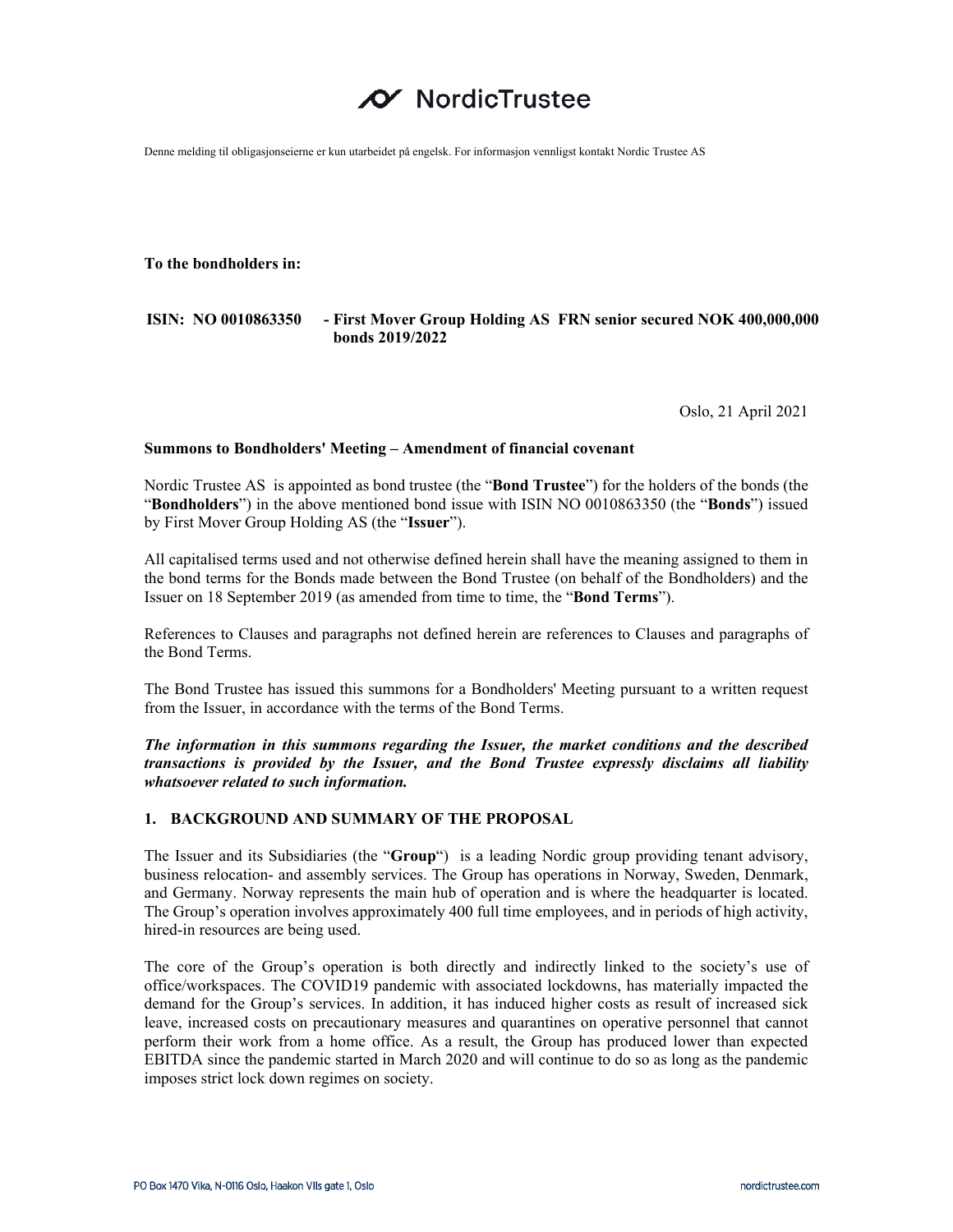More information on the Group's state of business, market impact and outlook are presented in the market update presentation attached on the news update on Oslo Stock Exchange with the following link https://newspoint.oslobors.no/newsmessage/view/479757.

The reduced revenue as result of quarters with COVID-19, will impact the Group's trailing LTM (Last Twelve Months) EBITDA used in the calculation of the Leverage Ratio, as defined in the Bond Terms, Clause 13.19.

The Issuer is of the view that the Group´s loss of revenue and subsequently loss of EBITDA comes purely as a result of COVID-19, reference being made to market update March as published on Newsweb on 22 March 2021, and that the underlying markets are not permanently negatively affected by the pandemic.

The Group has a satisfactory consolidated cash balance and the Issuer expect to be able to pay its interest going forward and to see a material improvement in the EBITDA over the next quarters. However, the revenue and EBITDA shortfall as a result of COVID-19 means that the Issuer will need a temporary amendment of the Leverage Ratio. The Issuer therefore kindly ask the Bondholders to accept an amendment to the Bond Terms, pursuant to which the Leverage Ratio is not tested (waived) for Q1 2021 and reinstated thereafter by annualising the quarterly EBITDA between Q2 and Q4 2021. From and including Q1 2022 the Leverage Ratio will be tested as per the original Bond Terms.

FMG experienced a 25-30% drop in revenues on a company-by-company basis in Q4 related to the sudden lockdown across all markets with a corresponding unsatisfactory EBITDA performance. Although we firmly believe that the underlying market drivers and demand remain intact, the timing of the rebound is uncertain. Consequently, the Company has during Q1 undertaken several permanent and temporary measures to adapt the cost base. This, combined with a gradually improving market, has resulted in an estimated EBITDA for Q1'21 of NOK 0-2millions.

# **2. THE PROPOSAL**

Based on the above and the further terms and conditions set out herein, the Issuer proposes that the Bond Terms are amended as follows (the "**Proposal**"):

# (I) **Financial Covenant**

The following shall be added as a new subparagraphs (d) and (e) of Clause 13.19 (Financial Covenants) of the Bond Terms:

*(d) notwithstanding what is set out in Clause 13.19 (a) to (c) above, the Leverage Ratio shall not be tested for the Relevant Period ending on 31 March 2021.* 

*(e) notwithstanding what is set out in Clause 13.19 (a) to (c) above, for the Relevant Periods ending on each of 30 June 2021, 30 September 2021 and 31 December 2021, the figure for*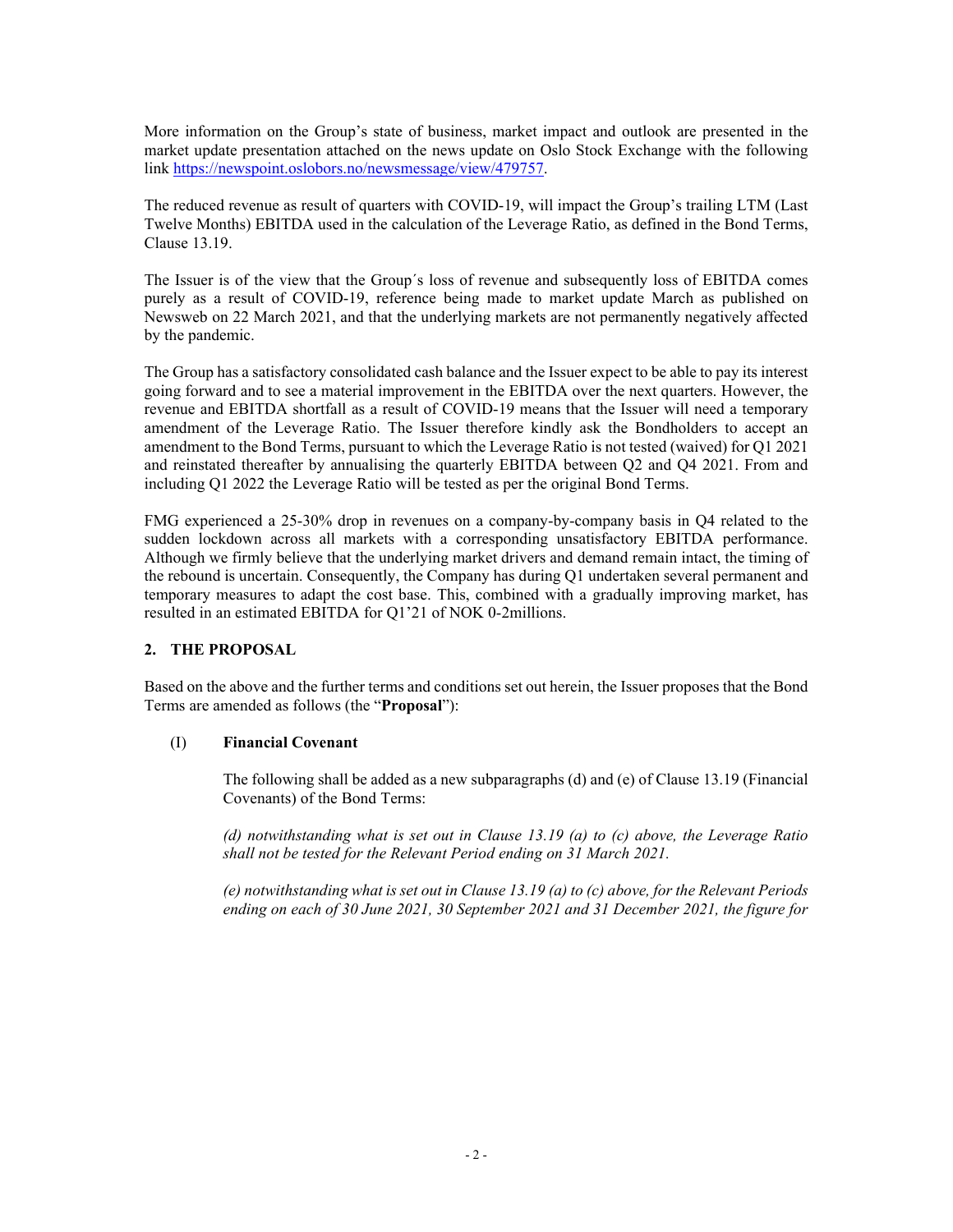*EBITDA used in the calculation of the Leverage Ratio shall be annualised and calculated as follows;* 

- *(i) for the Relevant Period ending on 30 June 2021, the EBITDA used in the calculation of the Leverage Ratio shall be calculated as EBITDA for Q2 2021 multiplied by four (4);*
- *(ii) for the Relevant Period ending on 30 September 2021, the EBITDA used in the calculation of the Leverage Ratio shall be calculated as EBITDA for Q2 plus Q3 2021, multiplied by two (2); and*
- *(iii)for the Relevant Period ending on 31 December 2021, the EBITDA used in the calculation of the Leverage Ratio shall be calculated as EBITDA for Q2 plus Q3 plus Q4 2021, divided by three (3) and then multiplied by four (4);*

### (II) **Redemption of bonds**

Clause 10.1 (Redemption of Bonds) shall be amended to read:

*"The Outstanding Bonds will mature in full on the Maturity Date and shall be redeemed by the Issuer on the Maturity Date at a price equal to 101 per cent. of the Nominal Amount."* 

Clause 10.2 (a) (Voluntary early redemption - Call Option) shall be amended to read:

*The Issuer may redeem all or some of the Outstanding Bonds (the "Call Option") on any Business Day from and including:* 

- *(i) the Issue Date to, but not including the First Call Date, at a price equal to the Make Whole Amount;*
- *(ii) the First Call Date to, but not including, the lnterest Payment Date falling 24 months after the Issue Date at a price equal to 104.84 per cent. of the Nominal Amount for each redeemed Bond;*
- *(iii) the Interest Payment Date falling 24 months after the Issue Date to, but not including, the lnterest Payment Date falling 30 months after the Issue Date at a price equal to 103.53 per cent. of the Nominal Amount for each redeemed Bond; and*
- *(iv) the Interest Payment Date falling 30 months after the Issue Date to, but not including, the Maturity Date at a price equal to 102.28 per cent. of the Nominal Amount for each redeemed Bond.*

The defined term "Make Whole Amount" subsection (a) shall be amended to read:

(*a) the present value on the Call Option Repayment Date of 104.84 per cent. of the Nominal Amount of the redeemed Bonds as if such payment originally should have taken place on the First Call Date; and*

(paragraph (I) and (II) in this Section 2 hereinafter referred to as the "**Proposal**").

#### **Amendment Fee**

In consideration of approving the Proposal, the Issuer offers to pay to the Bondholders a one-time amendment fee (the "**Amendment Fee**") of 0.25% (flat) of the Nominal Value of the Bonds. Payment of the Amendment Fee will be subject to the approval of the Proposal by the Bondholders' Meeting. The Amendment Fee will be payable 10 (ten) Business Days after the effective date (the date when the Bondholders' Meeting resolve the Proposal) to Bondholders that is registered in the CSD as directly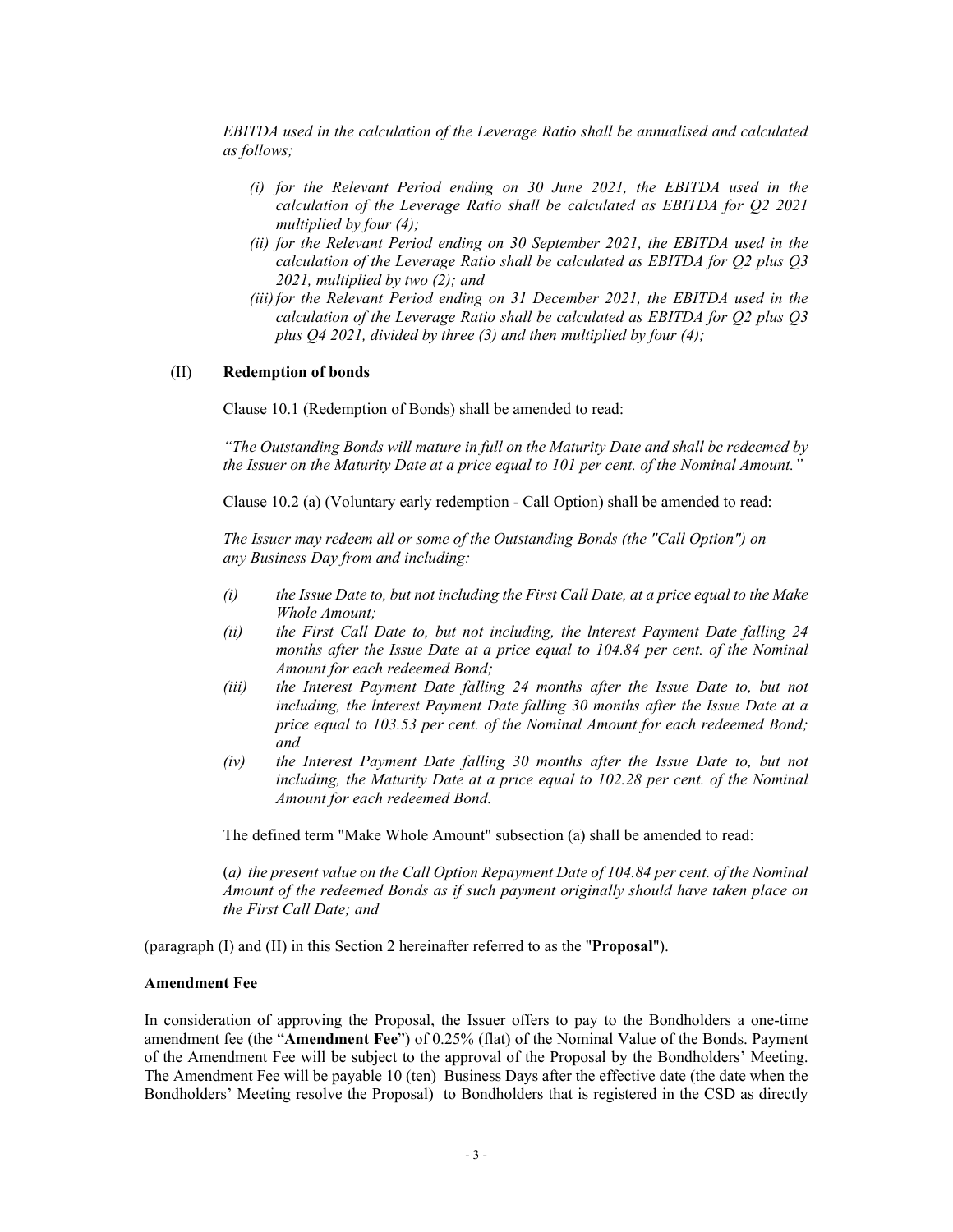registered owner or nominee holder of a Bond at the end-of business 2 (two) Business Days before such payment.

Other than the waivers and amendments contemplated by the Proposal, the terms and conditions of the Bond Terms will remain unchanged and continue to apply in their existing form.

# **3. COMPANY UPDATE**

For access to the latest reports and other recent publications of the Issuer, please consult the Group's website www.firstmovergroup.no .

# **4. EVALUATION OF THE PROPOSAL**

In the Issuer's opinion, the Proposal will provide Issuer with sufficient leeway to comply with the Leverage Ratio for the period of time it currently expects its markets to be materially affected by COVID-19. The Issuer expects a normalization of the market conditions to begin when the government imposed measures are eased, and expects the Group then will experience a growth in both revenue and EBITDA as compared to Group´s performance since COVID-19 measures were introduced in March 2020.

For information the Proposal has received support from a majority of the Bondholders.

If Bondholders require any further details on the Proposal or other information contained in this summons, they should contact the Issuer or the advisor through the following contacts:

Eirik Arnø Chief Executive Officer, First Mover Group Mobile: +47 958 40 210 eirik.arno@firstmovergroup.no

Øystein Leivestad Chief Financial Officer, First Mover Group Mobile: +47 93 88 23 03 oystein.leivestad@firstmovergroup.no

Eivind Kjær Thorsen Investment Banking - ABG Sundal Collier Mobile: +47 22 01 60 95 eivind.thorsen@abgsc.no

For further questions to the Bond Trustee, please contact: Vivian Trøsch Email: trosch@nordictrustee.com Telephone: +47 919 12 595

# **5. NON-RELIANCE**

The request is put forward to the Bondholders without further evaluation or recommendations from the Bond Trustee. Nothing herein shall constitute a recommendation to the Bondholders by the Bond Trustee.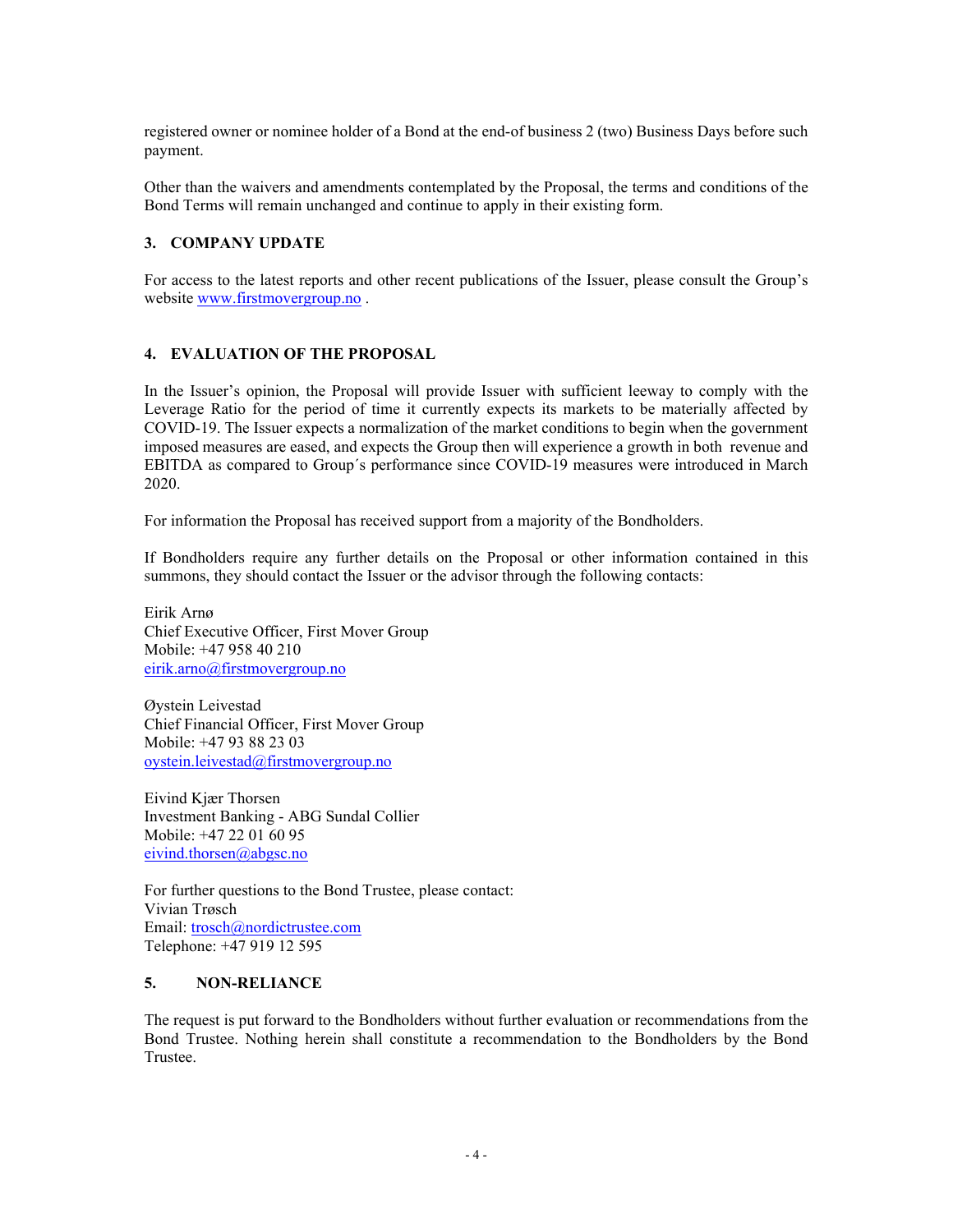The Bondholders must independently evaluate whether the proposed changes are acceptable and vote accordingly. It is recommended that the Bondholders seek counsel from their legal, financial and tax advisors regarding the effect of the Proposal.

# **5. SUMMONS FOR BONDHOLDERS' MEETING**

To enable the Issuer to conduct the proposed changes of the Bond Terms, the Issuer has requested the Bond Trustee to summon a Bondholders' Meeting to consider the approval of the Proposal.

Based on the information contained herein, the Bondholders are hereby summoned to a Bondholders' Meeting:

| Time:         | 5 May 2021 at 13:00 hours (Oslo time),   |
|---------------|------------------------------------------|
| <b>Place:</b> | The premises of Nordic Trustee AS,       |
|               | Kronprinsesse Märthas plass 1, 0160 Oslo |

# **Agenda:**

- 1. Approval of the summons.
- 2. Approval of the agenda.
- 3. Election of two persons to co-sign the minutes together with the chairman.
- 4. Request for adoption of the Proposal:

#### **It is proposed that the Bondholders' Meeting resolve the following:**

*"The Bondholders approve the Proposal as described in section 2 of the summons letter, and authorise and instruct the Bond Trustee to take such steps on behalf of the Bondholders as may be necessary or desirable in connection with the implementation of the Proposal, including without limitation to prepare, finalise and enter into the necessary agreements including an addendum to or amended Bond Terms (and any other amendment agreements or other documentation relating thereto or the other Finance Documents) to reflect the above.*"

To approve the above resolution, Bondholders representing at least 2/3 of the Voting Bonds represented in person or by proxy at the Bondholders' Meeting must vote in favour of the Proposal. In order to have a quorum, at least 1/2 of the Voting Bonds must be represented at the Bondholders' Meeting. If the Proposal is not adopted, the Bond Terms will remain unchanged.

**\*\*\*** 

Please find attached a Bondholder's Form from the Securities Depository (VPS), indicating your bondholding at the printing date. The Bondholder's Form will serve as proof of ownership of the Bonds and of the voting rights at the Bondholders' Meeting. (If the bonds are held in custody - i.e. the owner is not registered directly in the VPS - the custodian must confirm; (i) the owner of the bonds, (ii) the aggregate nominal amount of the bonds and (iii) the account number in VPS on which the bonds are registered.)

The individual bondholder may authorise the Issuer or the Bond Trustee to vote on its behalf, in which case the Bondholder's Form also serves as a proxy. A duly signed Bondholder's Form, authorising the Issuer or the Bond Trustee to vote, must then be returned to the Bond Trustee in due time before the meeting is scheduled (by scanned e-mail, telefax or post).